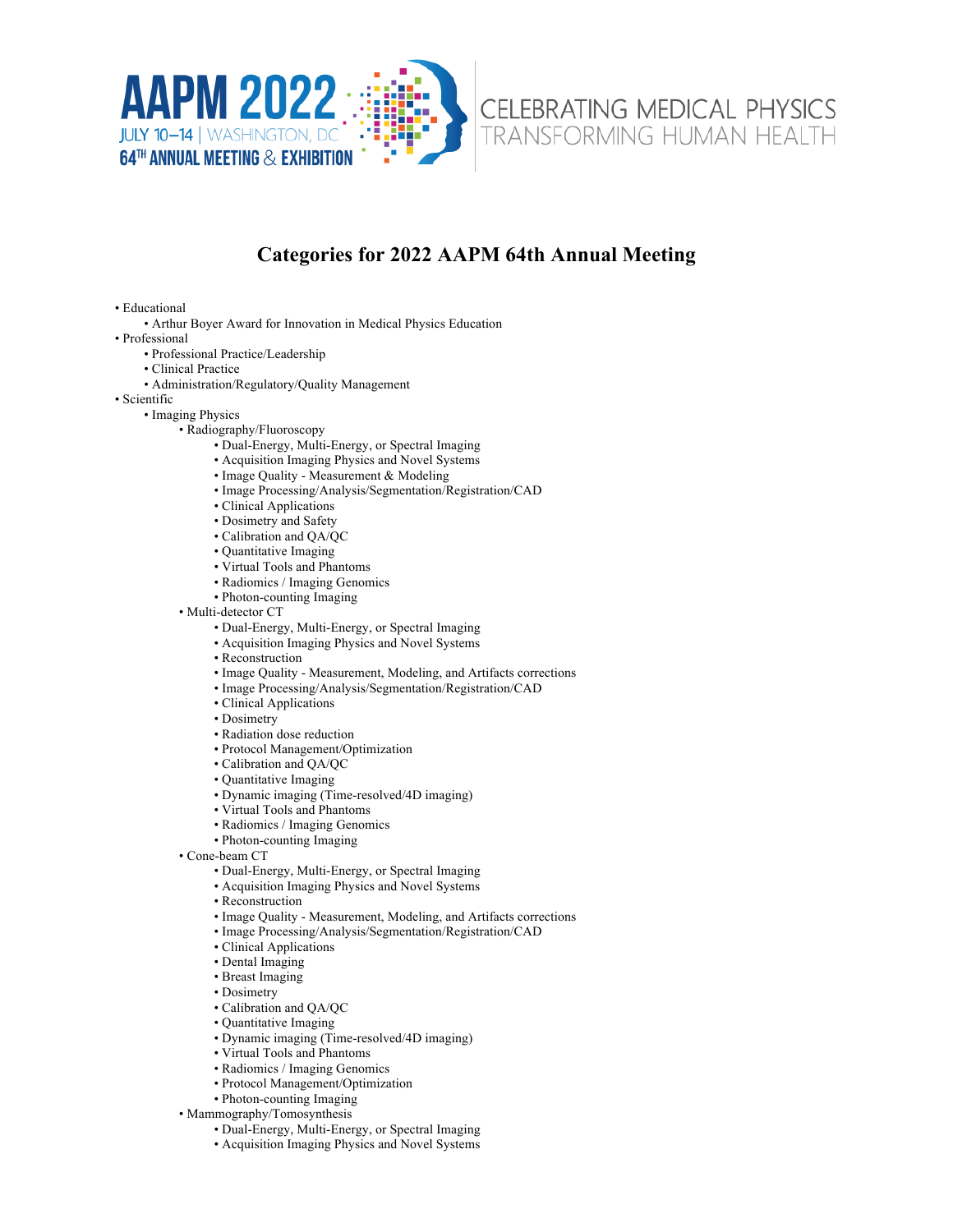- Reconstruction
- Image Quality Measurement & Modeling & Artifacts correction
- Virtual Tools and Phantoms
- Image Processing/Analysis/Segmentation/Registration/CAD
- Clinical Applications
- Dosimetry
- Calibration and QA/QC
- Quantitative Imaging
- Time-resolved mammography/breast tomosynthesis
- Radiomics / Imaging Genomics
- Photon-counting Imaging
- Nuclear Medicine, PET and PET/MR
	- Acquisition Imaging Physics and Novel Systems
	- Attenuation Correction and Reconstruction
	- Image Quality Measurement & Modeling & Artifacts correction
	- Image Processing/Analysis/Segmentation/Registration/CAD
	- Clinical Applications
	- Dosimetry
	- Calibration and QA/QC
	- Quantitative Imaging
	- Dynamic Imaging (Time-resolved/4D PET/SPECT/PET-MR)
	- Virtual Tools and Phantoms
	- Radiomics / Imaging Genomics
	- Theranostics
- MRI
	- Acquisition Imaging Physics and Novel Systems
	- Reconstruction
	- Image Quality Measurement & Modeling & Artifacts corrections
	- Image Processing/Analysis/Segmentation/Registration/CAD
	- Clinical Applications
	- Safety
	- Calibration and QA/QC
	- Quantitative Imaging
	- Dynamic imaging (Time-resolved/4D imaging)
	- Virtual Tools and Phantoms
	- Radiomics / Imaging Genomics
- Ultrasound Imaging
	- Acquisition Image Physics and Novel Systems
	- Image Quality Measurement & Modeling
	- Image processing/analysis/segmentation/registration/CAD
	- Photo-Acoustic Ultrasound
	- Calibration, QA/QC, and Safety
	- Image Registration for Diagnostic Radiology
	- Emerging Ultrasound Imaging Technology
	- Preclinical/Small Animal
	- Contrast Agents
	- Ultrasound Imaging of Therapy Response
	- Molecular Imaging
	- Quantitative Imaging
	- Ultrasound Elastography
	- Clinical Applications
- Pre-Clinical (Small Animal) Imaging Systems
	- Small-Animal Therapy-related Systems (Please submit under Therapy Track)
	- CT
	- MRI
	- CBCT
	- Nuclear Medicine, PET and PET/MR
	- Multi-modality
	- New and Emerging Modalities
	- Optical
	- Virtual Tools and Phantoms
- Optical
	- Acquisition Imaging Physics and Novel Systems
	- Reconstruction
	- Image Quality Measurement & Modeling & Artifacts correction
	- Image Processing/Analysis/Segmentation/Registration/CAD
	- Clinical Applications
	- Calibration and QA/QC
	- Quantitative Imaging
	- Virtual Tools and Phantoms
	- Radiomics / Imaging Genomics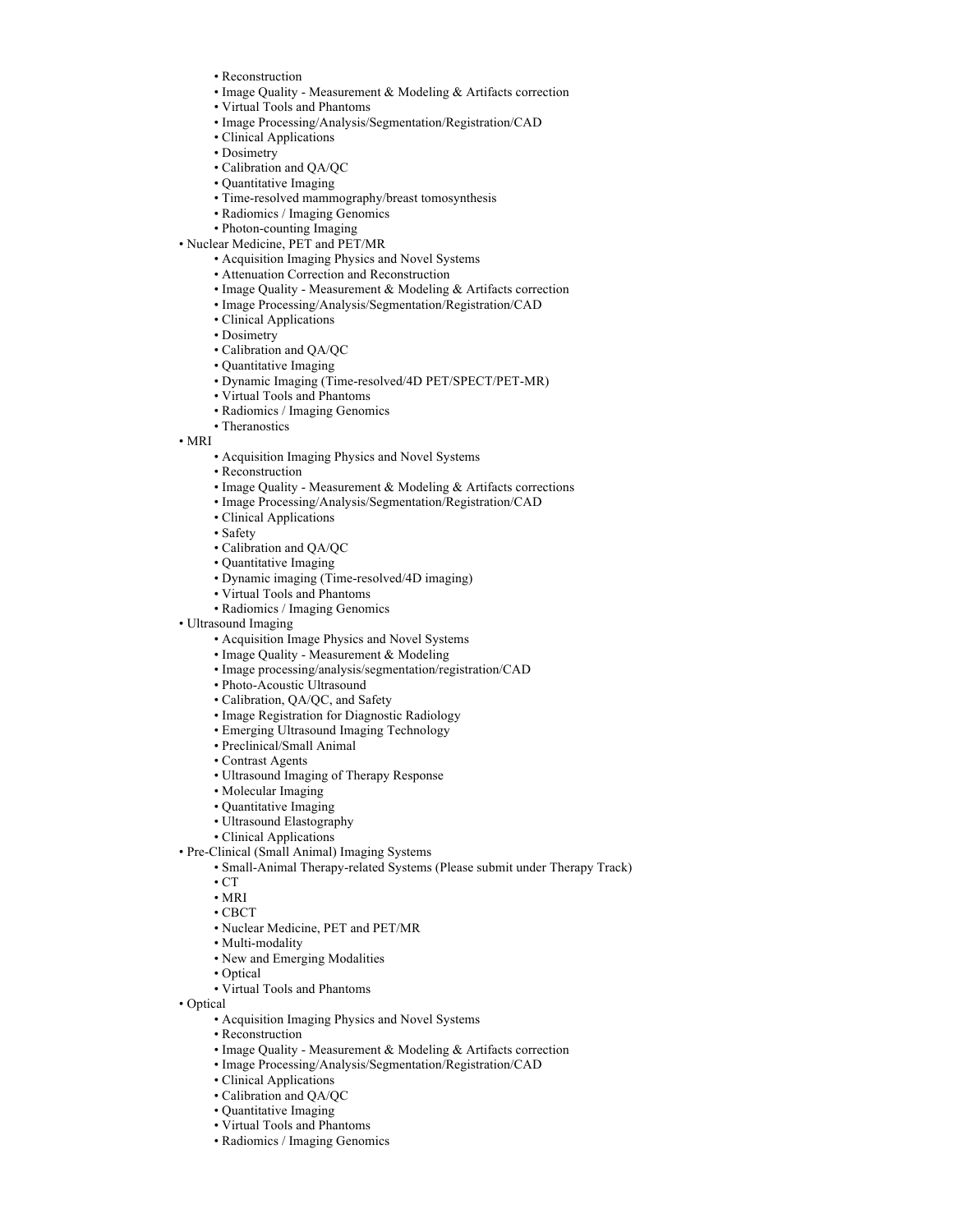• New and Emerging Technology

- X-Ray Phase-Contrast Imaging
- X-Ray Fluorescence Imaging
- X-ray imaging with distributed sources
- Clinical Applications
- Quantitative Imaging
- Virtual tools and phantoms
- Novel Contrast Agents and Nanoparticles for Imaging
- Radiomics / Imaging Genomics
- Multi-Modality Imaging
	- Acquisition Image Physics and Novel Systems
	- Reconstruction
	- Dosimetry
	- Image Quality Measurement & Modeling & Artifacts correction
	- Image Processing/Analysis/Segmentation/Registration/CAD
	- Clinical Applications
	- Calibration and QA/QC
	- Quantitative Imaging
	- Virtual Tools and Phantoms
	- Radiomics / Imaging Genomics
- Other Imaging Related Topics
	- Novel Applications
	- Low Resource/Global Technologies
- Multi-Disciplinary
	- Imaging in Treatment Planning, Image Guidance, and Adaptive Radiation Therapy
		- CT or Cone-Beam CT
		- Novel Imaging Modalities
		- Image Registration: Single-Modality
		- Image Registration: Multi-Modality
		- Segmentation: Novel Methods
		- Applications in Therapy Guidance
		- Molecular Imaging in Treatment Planning
		- Functional Imaging in Treatment Planning
		- Deformable Image Registration
		- Real-time Imaging and Tracking
		- Adaptive Radiation Therapy
		- Online Replanning
		- 4D Imaging
		- Surface Guided Imaging
	- MRI in Radiation Therapy
		- MRI for Treatment Planning and Target Definition
		- In-Room MRI for Therapy Guidance
		- Real-time Imaging and Tracking
		- Pre-treatment Motion Assessment/Management
		- MRI Calibration and QA
		- MRSI, DCE and Other Novel Techniques for Planning
		- MRI for Assessment of Therapy Response
		- MRI QA for Therapy: MR-SIM and MR-IGRT
		- MRI for Adaptive Therapy
	- Treatment Response Assessment
		- kV/MV Fluoroscopy / Projection Imaging
		- kV/MV CT or Cone-Beam CT
		- Nuclear Medicine, PET, and PET/MR
		- MRI
		- Novel Modality
		- Multi-Modality Imaging
		- Radiomics / Imaging Genomics (Please submit under Imaging Track)
	- Imaging for Particle Therapy
		- kV/MV Fluoroscopy / Projection Imaging
		- kV/MV CT or Cone-Beam CT
		- Proton Radiography / Proton CT
		- Nuclear Medicine (PET, Prompt Gamma etc)
		- Novel Modality
		- MRI
		- Motion Management for Particle Therapy
		- Residual Range Detection
	- Image Guidance for Surgical and Other Interventions (not Radiation Therapy)
		- Surgical Planning
		- Interventional Imaging (All Modalities)
		- Tracking and Navigation
		- Robotics
		- Image-Guided Ablative Therapy (RF, Cryo, Thermal, etc.)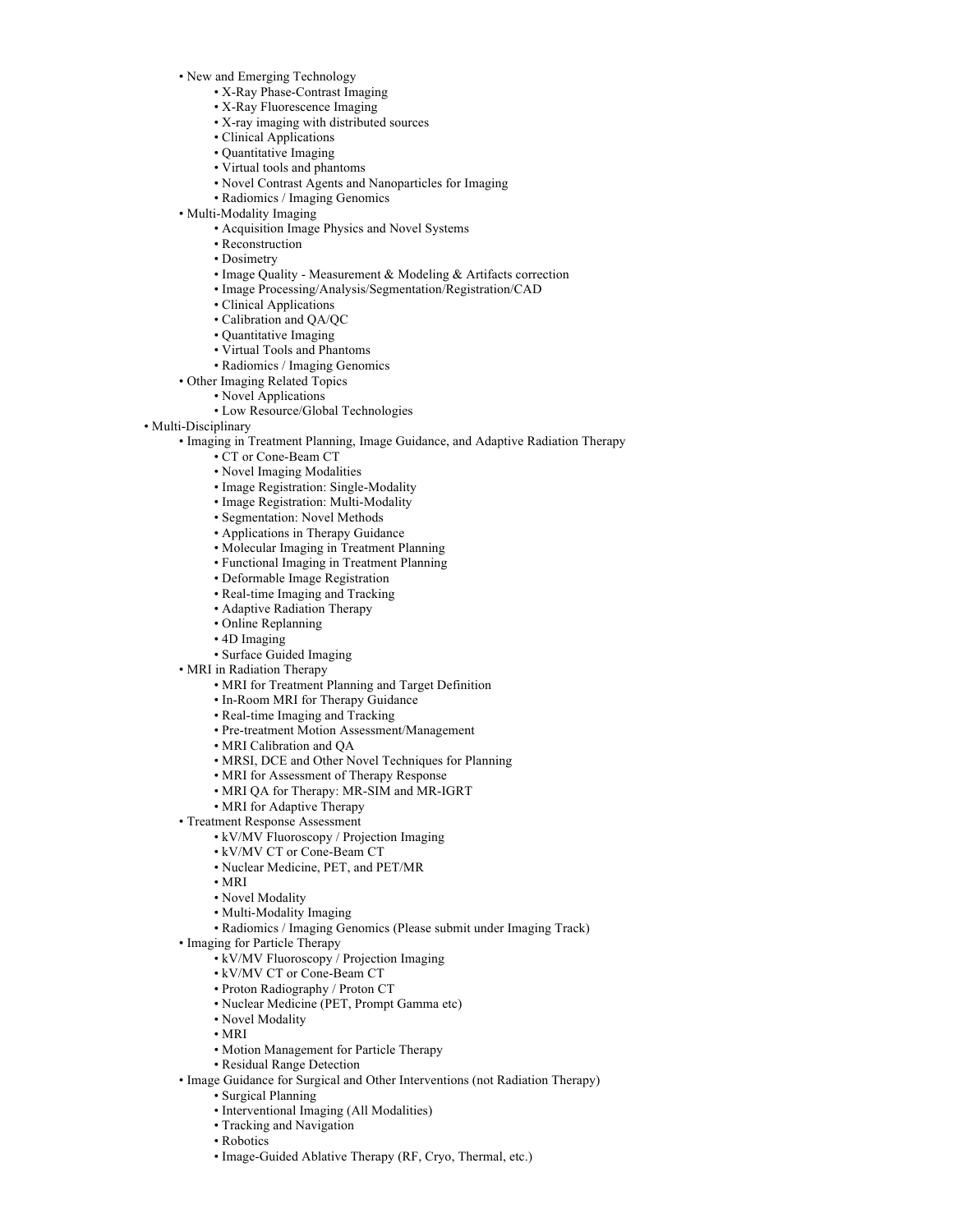- OR Safety
- Quality Assurance and Imaging Dose
- Radiobiology and Small Animal Systems (Please submit under Therapy Track)
- Other Multi-Disciplinary Related Topics
	- Novel Applications
	- Novel Image Guidance Modalities
	- Low Resource/Global Technologies
	- Radiomics / Imaging Genomics (Please submit under Imaging Track)
	- 3D Printing
- Science Council Session (Topic: Advancing Science to Expand Access to State-of-the-Art Applications in Medical Physics) • Advancing Science to Expand Access to State-of-the-Art Applications in Medical Physics
- Data Science/Radiomics/Computing
	- Quantitative Image Analysis (CAD, Computerized Assessment of Prognosis, etc.)
	- Autosegmentation
	- Autoplanning
	- Treatment Response
	- Robustness and Variability
	- Association with Genomics
	- Clinical Translation
	- Data Mining
	- Deep Learning
	- Feature Extraction
	- Data Harmonization
	- Statistical Models and Methods
	- Computational Models
	- Imaging Metrology and Standards
	- Machine Learning
	- Cyber Security
- Quantitative Imaging
	- QI Phantoms Physical or Synthetic (Digital Reference Object)
	- QI Data Acquisition Strategies
	- QI Phantoms
	- QI Data Analysis Strategies
	- QI Applications: Pre-Clinical and Clinical Trials
	- Metrology Assessment of Bias and Variance in Data Acquisition or Analysis
	- Harmonization of Data Acquisition and Data Analysis Across Vendors and Centers
	- Applications of QI: Pre-Clinical and Clinical Trials
	- Applications of QI: Treatment Guidance
	- Applications of QI: Treatment Assessment
- Therapy Physics
	- Imaging for Planning (Please submit under Multi-Disciplinary Track)
	- Photon Therapy SBRT/SRS
		- Image Guidance (Please submit under Multi-Disciplinary Track)
		- Imaging for Verification (Please submit under Multi-Disciplinary Track)
		- 4D Treatment Planning
		- Inverse Planning and Optimization Techniques
		- Planning and Dose Calculation Methods
		- Plan Evaluation Including Statistics and Robustness Analysis
		- Treatment Delivery Techniques and Novel Applications
		- Dose Measurement Tools and Equipment QA
		- Biological Modeling
	- Photon External Beam Therapy
		- Image Guidance (Please submit under Multi-Disciplinary Track)
		- Imaging for Verification (Please submit under Multi-Disciplinary Track)
		- Adaptive Radiation Therapy (Please submit under Multi-Disciplinary Track)
		- 4D Treatment Planning
		- Inverse Planning and Optimization Techniques
		- Planning and Dose Calculation Methods
		- Monte Carlo Dose Calculation
		- Biological Modeling
		- Plan Evaluation-Statistics and Robustness Analysis
		- Plan Evaluation-Comparison Studies
		- Treatment Delivery Techniques and Novel Applications
		- IMRT or VMAT Patient-specific QA: Film, EPID, Array
		- IMRT or VMAT Patient-specific QA: Novel Methods
		- EPID-based Portal Dosimetry Patient-specific QA
		- In vivo Dosimetry (non EPID-based)
		- QA of Linear Accelerators and Ancillary Systems
		- Novel Dosimeters (gel, chemical, etc)
		- Secondary Dose Calculation/Verification
		- FLASH Techniques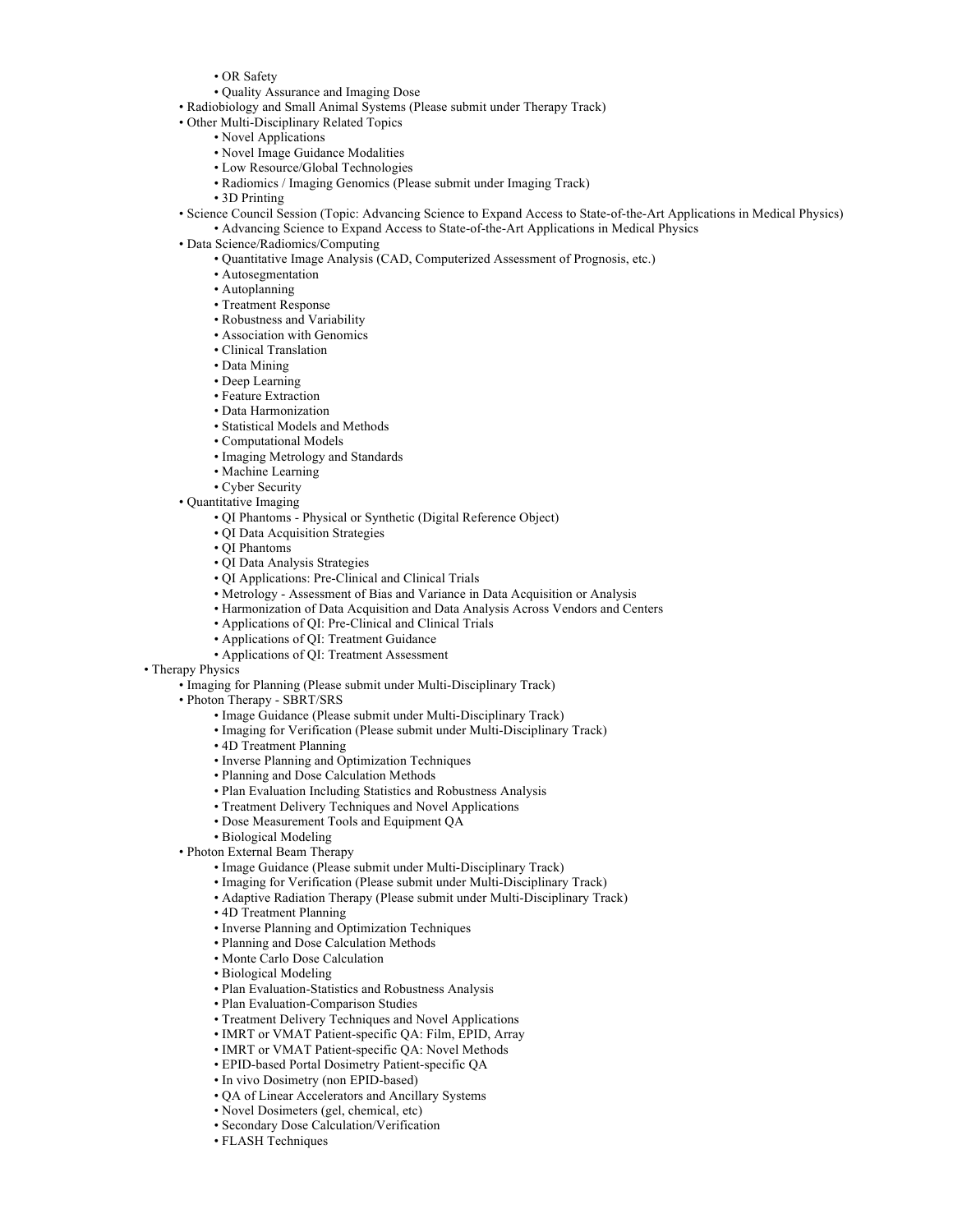- Immobilization Technology
	- External Immobilization Methods
	- Internal Immobilization Methods (balloon etc.)
	- Motion Management (Please submit under Multi-Disciplinary Track)
- Electron Beam Therapy
	- Treatment Delivery Techniques and Novel Applications
	- Dose Calibration and Verification
	- Planning and Dose Calculation
	- FLASH Techniques
- Brachytherapy and Radiopharmaceuticals
	- HDR Techniques
	- LDR Techniques
	- Planning and Dose Calculation
	- Biological Modeling
	- Brachytherapy QA
- Particle Therapy (Protons and Heavy Ions)
	- Image Guidance (Please submit under Multi-Disciplinary Track)
	- Imaging for Range Verification (Please submit under Multi-Disciplinary Track)
	- 4D Treatment Planning
	- Proton Beam Delivery Techniques
	- Heavy Ion Beam Delivery Techniques
	- Planning and Optimization Techniques (including robustness analysis)
	- Plan Evaluation-Comparison Studies
	- Dose Measurement Tools and Equipment QA
	- Dose Calculation and Calculation Tools
	- Biological Effect and Modeling
	- Uncertainties and Range Verification
	- Motion Management in Particle Therapy
	- FLASH Techniques
- Outcome Modeling and Assessment
	- Imaging for Therapy Assessment (Please submit under Multi-Disciplinary Track)
	- Late Effects
	- Early Effects
- Patient Safety and Quality Improvement
	- Incident Learning
	- Risk Analysis
	- Statistical Process Control
- Novel QA Systems and Approaches (for IMRT QA submit under Photon External Beam Therapy)
- Radiobiology and Small Animal Systems
	- Pre-Clinical Radiobiology and Imaging Studies
	- Novel Systems for Small Animal Experiments
	- Radiobiological Modeling
	- Clinical Studies
	- Nanoparticles in Imaging and/or Therapy
- Radiation Protection and Shielding
	- Brachytherapy
	- Photon Therapy
	- Particle Therapy
- Targeted Radionuclide Therapies
	- Novel Radionuclide Therapies
	- Image Guidance (Please submit under Multi-Disciplinary Track)
- Ultrasound in Radiation Therapy
	- Quality Assurance
	- Robotic US Guidance
	- US guidance in Brachytherapy
	- Monitoring of Therapy
	- Motion Tracking
	- Image Registration with US for Patient Positioning
	- Ultrasound Imaging of Therapy Response
	- Ultrasound Treatment Planning
- Therapeutic Ultrasound
	- High-Intensity Therapeutic Ultrasound Devices
	- Ultrasound Hyperthermia/Thermal Ablation
	- Low Intensity Pulsed Ultrasound
	- Advanced and Novel Delivery Systems
	- Small Animal Systems
	- Image Guidance and Assessment (US, MRI,CT)
	- Treatment Planning
	- Therapy Modeling & Control
	- Drug Delivery, Activation, & Enhancement
	- Clinical Therapy
	- Ultrasound Therapy Standards